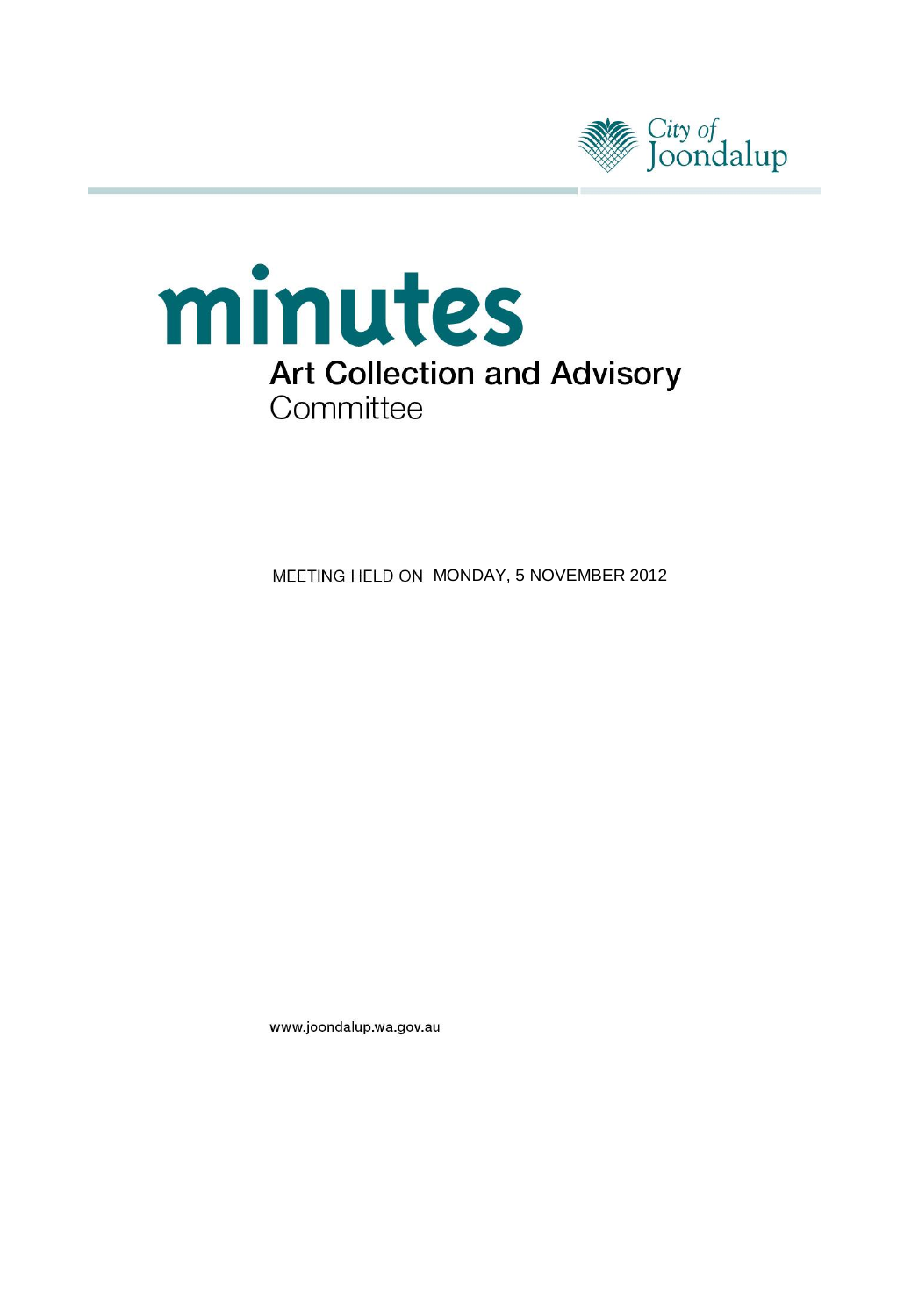# **TABLE OF CONTENTS**

| <b>ITEM NO</b> | TITLE                                                                          | <b>PAGE</b><br><b>NO</b> |
|----------------|--------------------------------------------------------------------------------|--------------------------|
|                | Declaration of Opening                                                         | 3                        |
|                | <b>Public Question Time</b>                                                    | 3                        |
|                | <b>Public Statement Time</b>                                                   | 3                        |
|                | Apologies and Leave of Absence                                                 | 4                        |
|                | <b>Confirmation of Minutes</b>                                                 | 4                        |
|                | Announcements by the Presiding Member without Discussion                       | 4                        |
|                | <b>Declarations of Interest</b>                                                | 4                        |
|                | Identification of matters for which the meeting may sit behind<br>closed doors | 4                        |
|                | <b>Petitions and Deputations</b>                                               | 4                        |
|                | Reports                                                                        | 5                        |
| 1              | Public Artwork Commission for City Centre, Joondalup -<br>[102552]             | 5                        |
|                | Motions of which previous notice has been given                                | 13                       |
|                | Requests for Reports for future consideration                                  | 14                       |
|                | Closure                                                                        | 14                       |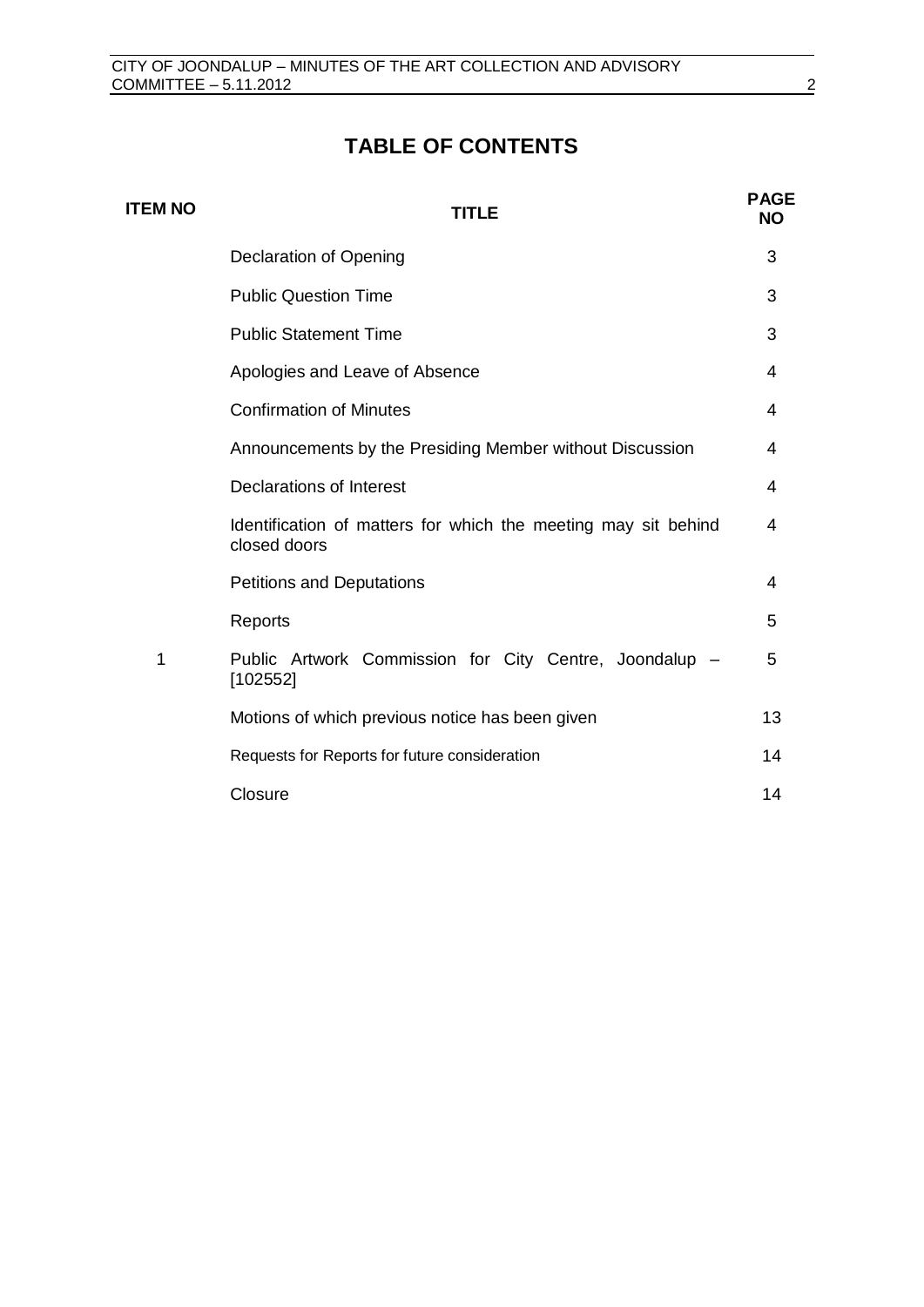# **CITY OF JOONDALUP**

# **MINUTES OF THE ART COLLECTION AND ADVISORY COMMITTEE HELD IN CONFERENCE ROOM 1, JOONDALUP CIVIC CENTRE, BOAS AVENUE, JOONDALUP ON MONDAY, 5 NOVEMBER 2012.**

# **ATTENDANCE**

#### **Committee Members:**

| Cr Liam Gobbert          | <b>Presiding Member</b>        |               |
|--------------------------|--------------------------------|---------------|
| Mayor Troy Pickard       |                                |               |
| Cr John Chester          | <b>Deputy Presiding Member</b> |               |
| Cr Kerry Hollywood       |                                |               |
| Cr Mike Norman           |                                | from $5.35pm$ |
| <b>Cr Teresa Ritchie</b> |                                |               |
| Cr Sam Thomas            |                                |               |
| Mr Garry Hunt            | <b>Chief Executive Officer</b> |               |

## **Officers:**

| Mr Mike Tidy                | <b>Director Corporate Services</b>           |
|-----------------------------|----------------------------------------------|
| Mr Mike Smith               | <b>Manager Leisure and Cultural Services</b> |
| Mr Thomas De Mallet Burgess | <b>Coordinator Cultural Services</b>         |
| Mrs Deborah Gouges          | Governance Officer                           |

There were no members of the public and no member of the press in attendance.

# <span id="page-2-0"></span>**DECLARATION OF OPENING**

The Presiding Member declared the meeting open at 5.31pm.

# <span id="page-2-1"></span>**PUBLIC QUESTION TIME**

Nil.

# <span id="page-2-2"></span>**PUBLIC STATEMENT TIME**

Nil.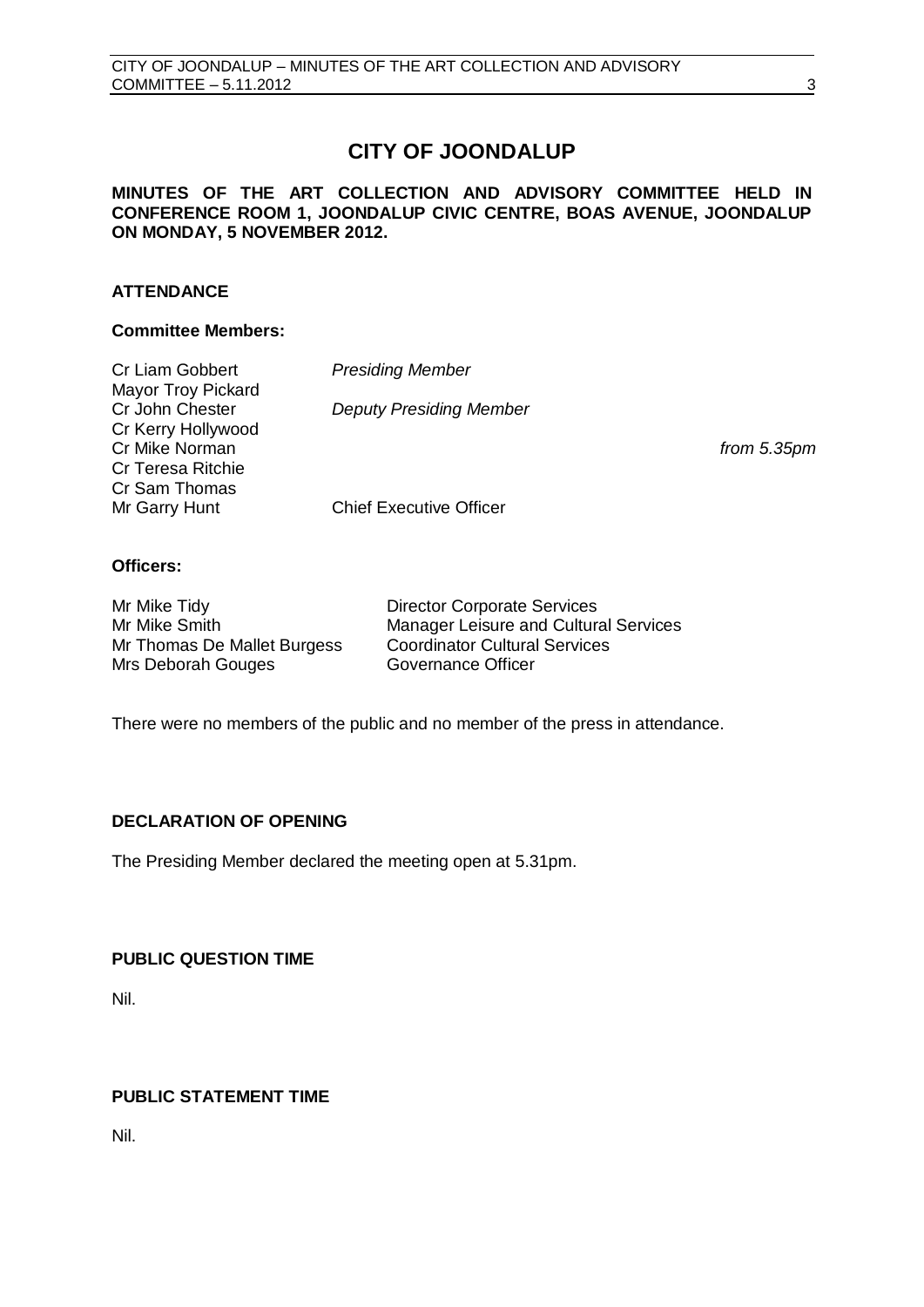# <span id="page-3-0"></span>**APOLOGIES AND LEAVE OF ABSENCE**

#### **Leave of Absence Previously Approved**

| Cr Russ Fishwick, JP               | 29 September to 9 November 2012 inclusive. |
|------------------------------------|--------------------------------------------|
| <b>Cr Christine Hamilton-Prime</b> | 1 November to 25 November 2012 inclusive.  |
| Cr Brian Corr                      | 6 November to 16 November 2012 inclusive.  |
| Cr Sam Thomas                      | 12 November to 24 November 2012 inclusive. |
| Cr Geoff Amphlett, JP              | 14 November to 23 November 2012 inclusive. |
| Cr Liam Gobbert                    | 20 November to 28 November 2012 inclusive. |
| Cr Teresa Ritchie                  | 27 November to 4 December 2012 inclusive.  |

## <span id="page-3-1"></span>**CONFIRMATION OF MINUTES**

#### MINUTES OF ART COLLECTION AND ADVISORY COMMITTEE MEETING HELD ON 25 OCTOBER 2012

**MOVED Cr Chester, SECONDED Cr Thomas that the Minutes of the meeting of the Art Collection and Advisory Committee held on 25 October 2012 be CONFIRMED as a true and correct record.**

#### **The Motion was Put and CARRIED (7/0)**

**In favour of the Motion:** Cr Gobbert, Mayor Pickard, Crs Chester, Hollywood, Ritchie, Thomas and Mr Hunt.

#### <span id="page-3-2"></span>**ANNOUNCEMENTS BY THE PRESIDING MEMBER WITHOUT DISCUSSION**

Nil.

# <span id="page-3-3"></span>**DECLARATIONS OF INTEREST**

Nil.

## <span id="page-3-4"></span>**IDENTIFICATION OF MATTERS FOR WHICH THE MEETING MAY SIT BEHIND CLOSED DOORS**

Nil.

# <span id="page-3-5"></span>**PETITIONS AND DEPUTATIONS**

Nil.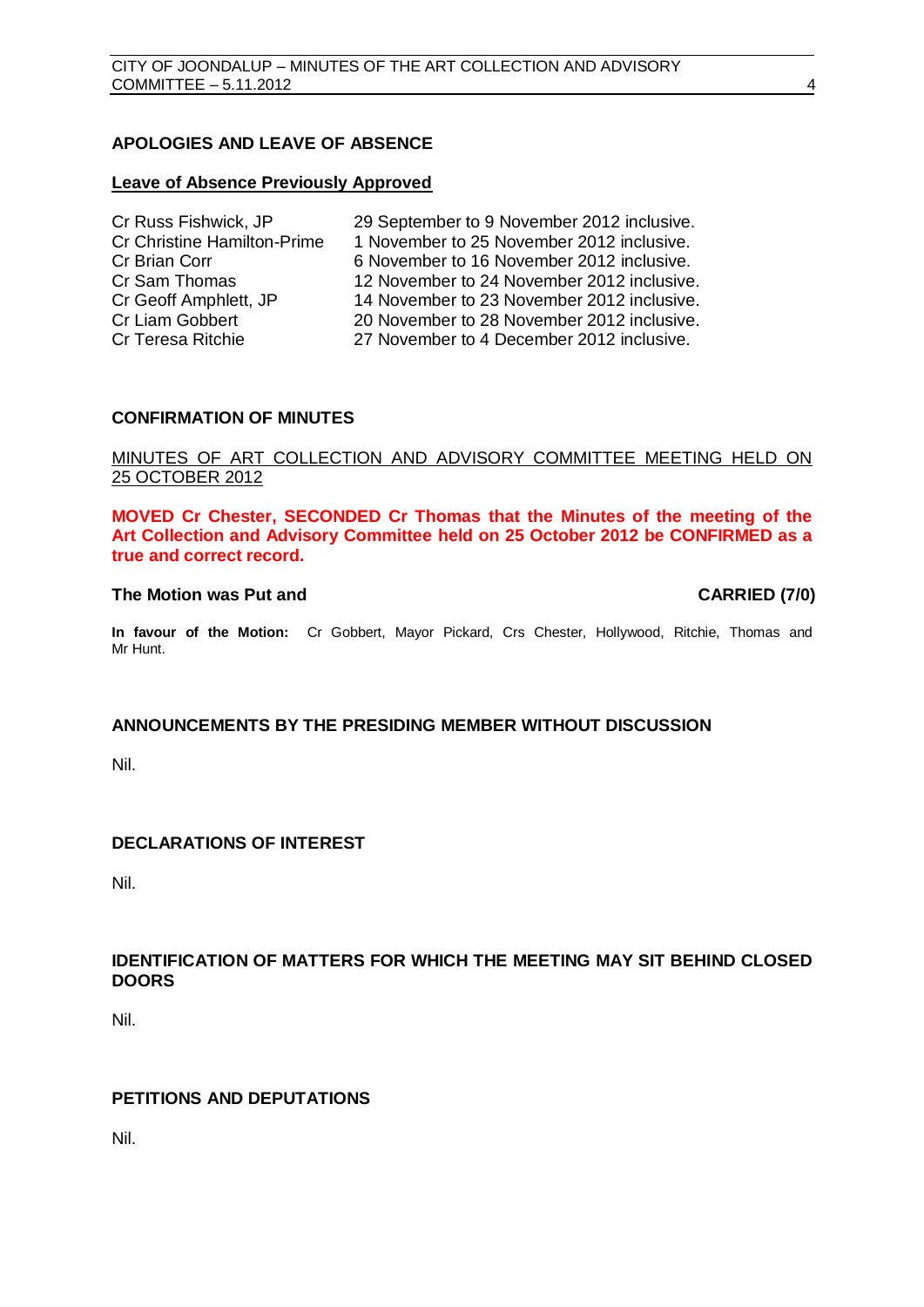## <span id="page-4-0"></span>**REPORTS**

# <span id="page-4-1"></span>**ITEM 1 PUBLIC ARTWORK COMMISSION FOR CITY CENTRE, JOONDALUP**

| <b>WARD:</b>                           | All                                                                                          |                                                                                                                                                                                                              |
|----------------------------------------|----------------------------------------------------------------------------------------------|--------------------------------------------------------------------------------------------------------------------------------------------------------------------------------------------------------------|
| <b>RESPONSIBLE</b><br><b>DIRECTOR:</b> | Mr Mike Tidy<br><b>Corporate Services</b>                                                    |                                                                                                                                                                                                              |
| <b>FILE NUMBER:</b>                    | 102552, 101515                                                                               |                                                                                                                                                                                                              |
| <b>ATTACHMENTS:</b>                    | Attachment 1<br>Attachment 2<br>Attachment 3<br>Attachment 4<br>Attachment 5<br>Attachment 6 | <b>Leading Contemporary Artists</b><br>Western Australian Contemporary Artists<br>Artist Profile - Lorenna Grant<br>Artist Profile - Brendan Van Hek<br>Artist Profile - Mijk Green<br><b>Proposed Sites</b> |

# **PURPOSE**

For Council to consider commissioning a Public Artwork for a City Centre location in Joondalup.

#### **EXECUTIVE SUMMARY**

This report presents details and options to Council regarding the commission of a public artwork for the City of Joondalup. The artwork is to be located in the City Centre and will be completed in the 2013/14 financial year within the allocated budget. It is anticipated that the artwork will contribute to the revitalisation of the City Centre, Joondalup.

The background provides a definition and a description of the practice of public art, a brief discussion of its contribution to a community's sense of wellbeing, and a history of its relationship to the City of Joondalup.

Potential artists and suppliers are detailed, the advantages and disadvantages of each are listed. The attachments to this report provide examples of the works of three Western Australian artists with a brief biography and CV of each. Also attached are the potential sites for the artwork including advantages of each site.

#### *It is recommended that Council:*

- *1 AGREES that the total funds available for the public artwork project being \$50,000 carried forward from 2011/12 financial year and \$50,000 allocated as part of the 2012/13 financial year be combined for a single \$100,000 project;*
- *2 SELECTS its preferred site for the proposed public artwork;*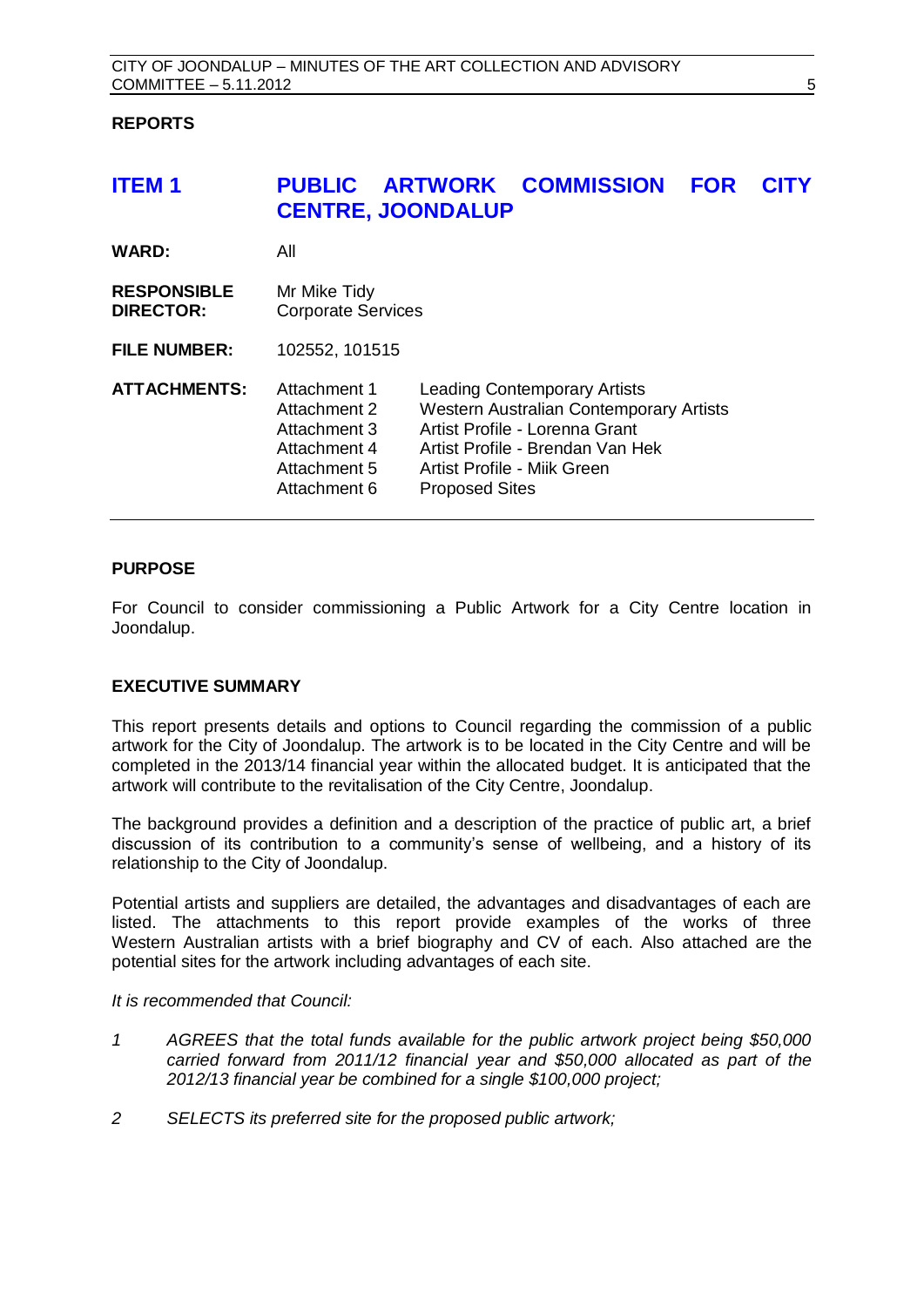- *3 SELECTS Lorenna Grant to undertake the public artwork with a combined value not to exceed \$100,000 including installation costs on the condition of further exploration of her concept and re-submitting an alternative full design within budget; and*
- *4 AGREES not to undertake community consultation for the proposed public artwork.*

# **BACKGROUND**

The Council at its meeting held on 17 April 2012 (CJ066-04/12 refers) resolved in part:

- *7 In relation the Public Artwork Proposal:*
	- *7.1 NOMINATES the City Centre as the ideal location for the Public Artwork Proposal;*
	- *7.2 ENDORSES Option 2.2 Commissioning of an Artist for the sourcing of public artwork for a piece of art at the central intersection of Central Walk;*
	- *7.3 REQUESTS a further report be SUBMITTED to the Art Collection and Advisory Committee on the opportunities for the Inside-Out Billboard Project for the 2012/13 Financial Year;*
	- *7.4 REQUESTS the Policy Committee to ESTABLISH a Developer Contribution Policy;*
	- *7.5 REQUESTS a presentation from the Chief Executive Officer regarding the project scope and whether it is achievable in reaching the desirable outcomes; and*
	- *7.6 INITIATES an Expression of Interest for the Public Art Proposal and the results be SUBMITTED to the Art Collection and Advisory Committee for its consideration.*

In 1991, the former City of Wanneroo commenced a public art program and began installing artworks throughout the district. In 1995, the former City of Wanneroo adopted a cultural policy, of which the implementation of public art was an important aspect.

Following the division of the City of Joondalup from the former City of Wanneroo in 1997, the existing works within the City of Joondalup's boundaries became part of the current Public Art Collection. Since 1997, the collection has been maintained and added to; however, the majority of the works were created prior to 1999, when a number of major developments were taking place in the Joondalup City Centre (such as the development of the City's civic facilities on Boas Avenue).

The most recent City public art projects include:

- 2001: Kevin Draper was commissioned to create the metal trees located in Central Park.
- 2004: Jon Tarry was commissioned to create the Bali bombing memorial at the Kingsley Memorial Clubrooms.
- 2011: Kate McMillan was commissioned to create a work of public art at Seacrest Park Community Sporting Facility.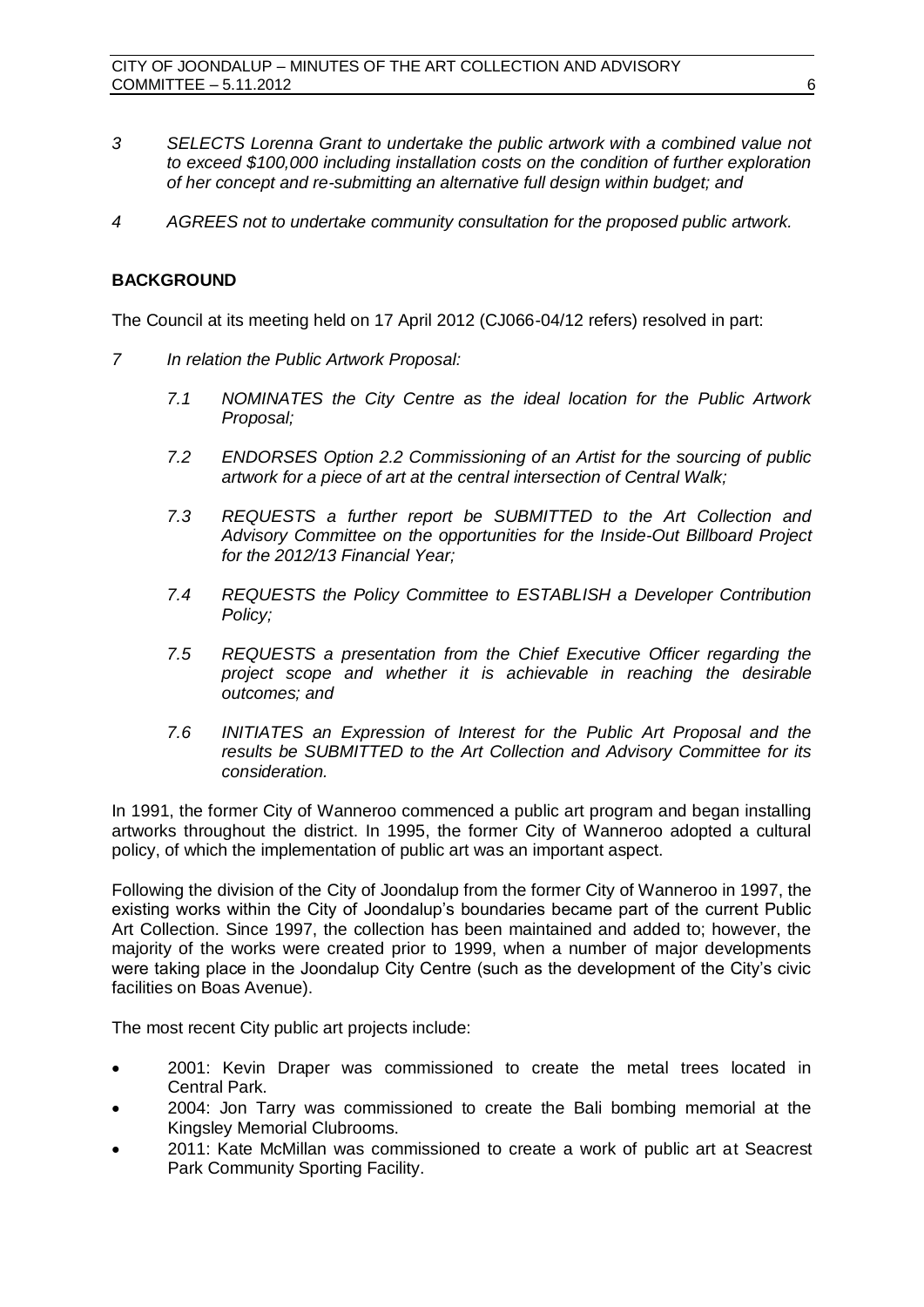The City of Joondalup's current Public Art Collection includes 35 works of public art, including mosaics, murals, sculptures, street bollards, architectural details and street furniture. Works are situated throughout the district; however, the majority are located in and around the Joondalup City Centre area.

The 2011/12 budget allowed an amount of \$50,000 to commission public art. This amount remained unspent and was carried forward to 2012/13. In addition, a further \$50,000 was allocated for 2012/13 for the same project. As the 2011/12 allocation remained unspent, it is suggested that both allocations be spent in one project.

# **DETAILS**

Public art refers to works of art in any media that have been planned and executed with the specific intention of being sited or staged in the physical public domain, usually outside and accessible to all. It signifies a particular working practice, often with implications of site specificity, community involvement or collaboration.

In recent years, public art has expanded in scope and application – both into more challenging areas of art form and across a much broader range of what might be called our 'public realm'. Cultural interventions of this kind have often been realised in response to creatively engaging a community's sense of 'place' or 'wellbeing'.

Such commissions can still, of course, result in physical, permanent artworks and sculptures. However, they are beginning to include other much more process-driven and actionresearch based artistic practices as well. As such, these do not always rely on the production of a physical or permanent artwork. This expanded scope of public art can embrace many diverse practices and art forms. The range of this type of artwork's potential is, of course, endless and ever-changing.

Monuments, memorials and civic statuary are perhaps the oldest and most obvious forms of officially sanctioned public art. Increasingly, most aspects of the built environment are seen as legitimate candidates for consideration as, or the location for, public art, including street furniture, lighting and graffiti. Public art is not confined to physical objects; dance, procession, street theatre and even poetry have proponents that specialise in public art.

When considering a public art proposal within the City, the intended objectives should be:

- to promote the City as a cultural destination;
- to meet accessibility and public safety requirements;
- to be relevant and appropriate to the context of its site and the City of Joondalup;
- to contribute to community amenity and the creation of a sense of place;
- to articulate and celebrate the community and its diversity;
- to create and enhance cultural tourism experiences;
- to animate and enrich public spaces and contribute to urban regeneration;
- to facilitate community cultural development;
- to contribute to identification of the City;
- to be designed to a high level;
- to possess aesthetic standards suitable for permanent display;
- to support the integration of contemporary art and daily life;
- to be completed within the 2012/13 financial year; and
- to fit within the budget of \$100,000.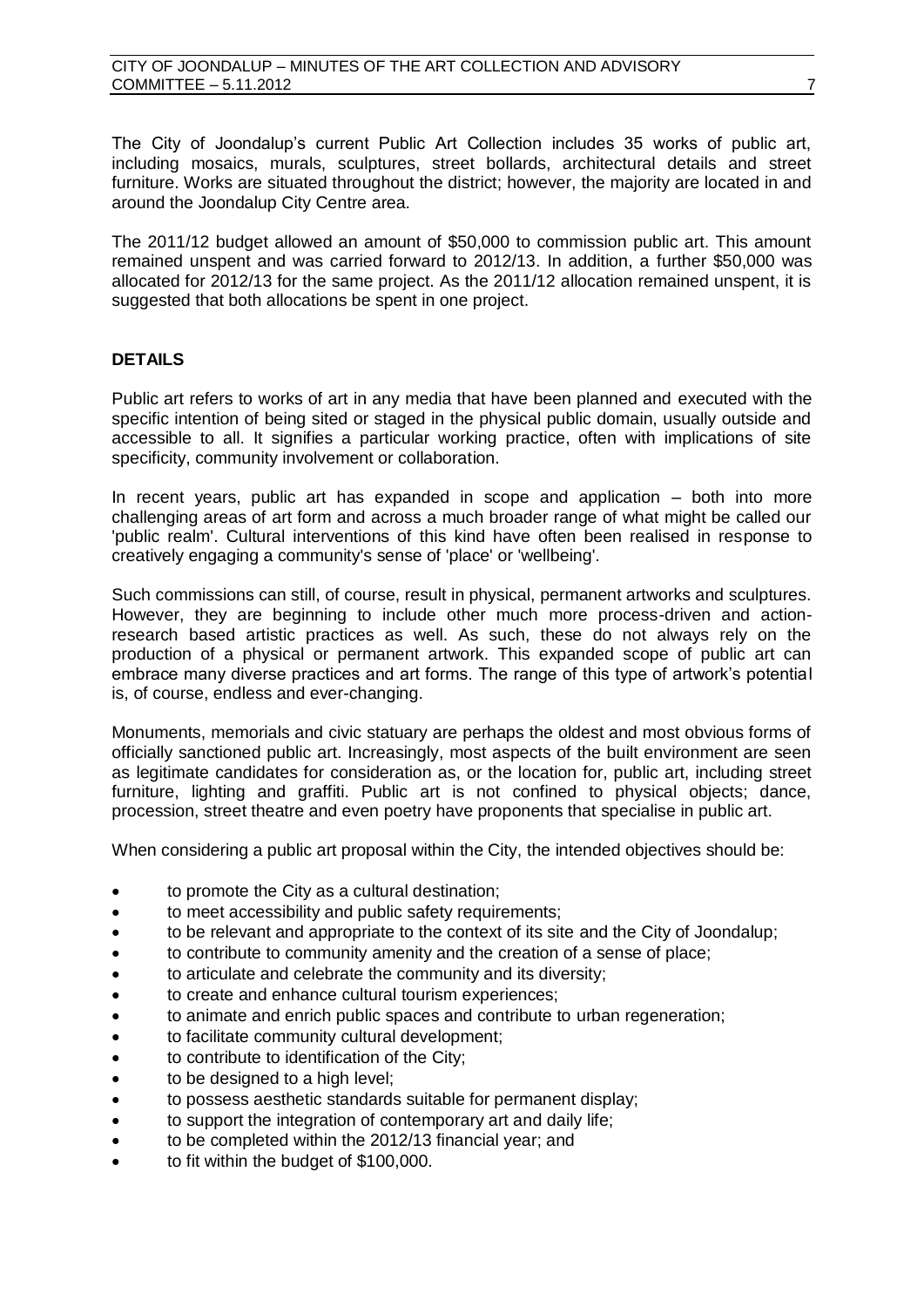## **Issues and options considered:**

Council has nominated the Joondalup City Centre as the ideal location to commission a public artwork.

To meet the objectives outlined for the public art project to start in the 2012/13 financial year, it is recommended that Council endorses the commissioning of an artist to create a site-specific artwork. The commissioning of an artist is common practice when planning a development and currently a modest budget exists for the creation and implementation of one artwork. The proposed commissioning process would involve the following steps:

# **Estimated Timeline**

| Project approval                                  | October 2012     |
|---------------------------------------------------|------------------|
| Artists visit site                                | November 2012    |
| Artists submit brief                              | December 2012    |
| Selected artist develops concept plan             | February 2013    |
| <b>Community Consultation</b>                     | May 2013         |
| Development of detailed plan of artwork by artist | August 2013      |
| Approval from CEO                                 | October 2013     |
| Manufacture and installation of artwork           | <b>July 2014</b> |
| Estimated delivery date of installation           | August 2014      |

Within the context of 'leading contemporary artists' (Attachment 1) that represent international best practice but at a cost beyond the City's budget, three Western Australian artists were approached (Attachment 2) with a brief of the preferred site (City Centre) and preferred medium (water). The City invited these artists to visit the proposed site in the City Centre and later received a detailed description of how they would approach the commission if selected.

The following advantages and disadvantages apply to commissioning artwork:

| <b>Advantages</b>                                                                                                               | <b>Disadvantages</b>                                                                                                                                                                                                                                                                                                       |
|---------------------------------------------------------------------------------------------------------------------------------|----------------------------------------------------------------------------------------------------------------------------------------------------------------------------------------------------------------------------------------------------------------------------------------------------------------------------|
| <b>Allows</b><br>created<br>artwork<br>the.<br>to<br>be<br>specifically for the site and environment in<br>which it is located. | Commissioning process is a lengthy process<br>and artwork implementation alone requires<br>at least nine months for the creation of a<br>successful artwork following approval of the<br>artist and their concept design. Timeline for<br>commissioning<br>complete<br>process<br><b>IS</b><br>approximately 25-27 months. |
| The proposed work will be of a<br>high<br>standard and each artist is very<br>well<br>established in Western Australian.        | Inability to know what the final artwork will<br>look like until the final stages of the project.                                                                                                                                                                                                                          |
| Work will be important in awareness of<br>revitalisation of City Centre.                                                        | With the amount of funds available being<br>modest in terms of commissioning public<br>artwork, this may result in a smaller work or<br>one that is aesthetically compromised.                                                                                                                                             |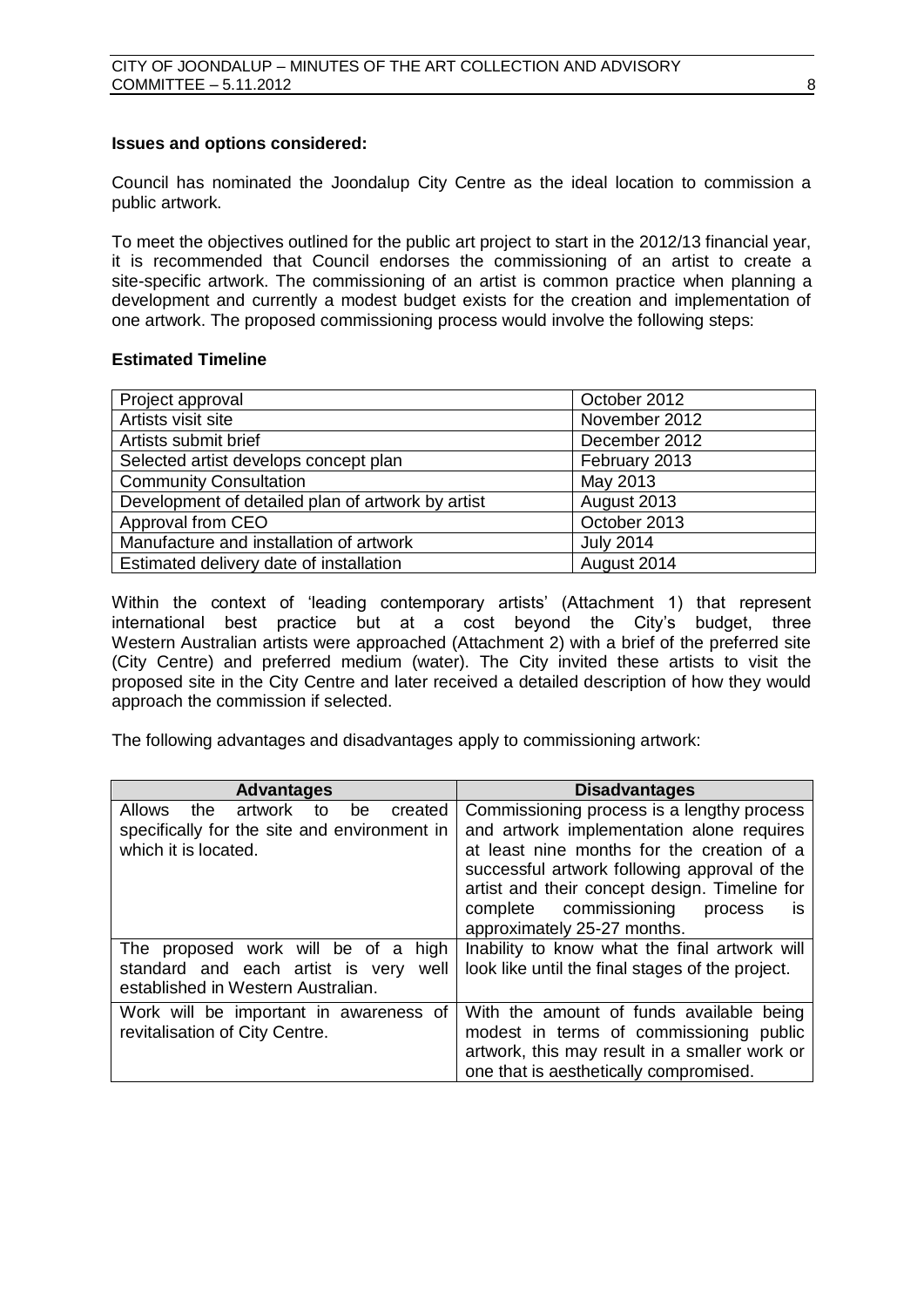# **Options for Possible Sites**



Following the resolution of Council at its meeting held on 17 April 2012 for a preference of a City Centre location for the public art commission, six alternative sites in the City Centre have been submitted, including information from a brief investigation to ascertain the suitability of each City Centre location, ownership of land and installation restrictions where relevant.

Attachment 6 shows the City locations proposed for consideration and includes comments as a result of conducting preliminary research. Also included for each site is a map showing the known location of the main utilities and services that may impact on the ability to install public art at that location.

Of the proposed locations, Site 1 (Central Walk) is the most problematic due to issues of land ownership including that the east west lane is private land, Central Walk is covered by a management order held by the Department of Regional Development and Lands, the location of significant utility services in Central Walk and the potential for any installation to restrict emergency service access. It is recommended that consideration be first given to the other proposed sites for public art.

# **Legislation/Strategic Plan/Policy Implications**

**Legislation** As the construction and installation of the public art will be undertaken by the City, it would therefore be regarded as a 'public work' and no planning approval would be required. Section 6 (3) of the *Planning and Development Act 2005* requires the responsible authority to be consulted with at the time the public work is being formulated.

> The structure would be classified as a class 10b within the Building Code of Australia and would require a building permit as required by the *Building Act 2011*. The structure may also require a Structural Engineer Certificate.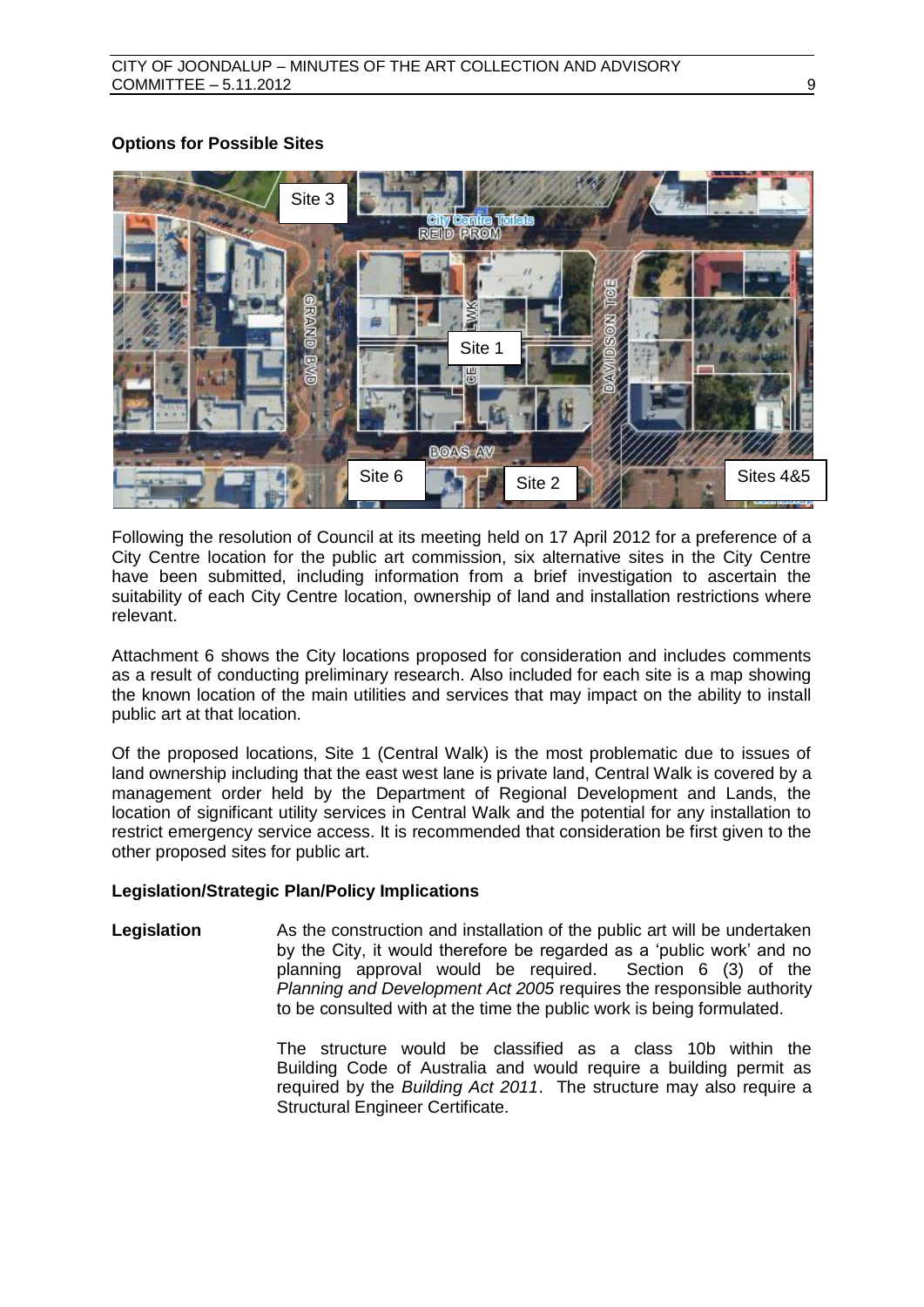| <b>Strategic Plan</b>         |                                                                                                                       |
|-------------------------------|-----------------------------------------------------------------------------------------------------------------------|
| <b>Key Theme:</b>             | Community Wellbeing.                                                                                                  |
| Objective:                    | Cultural development. For the community to have access to<br>world-class cultural and artistic events and facilities. |
| <b>Strategic initiatives:</b> | Invest in publicly accessible visual art that will present a<br>culturally-enriched environment.                      |
|                               | Promote local opportunities for arts development.                                                                     |
| <b>Policy</b>                 | The City's Art and Memorabilia Collection Policy.                                                                     |

The current version of the policy states:

*The City will support Western Australian art and artists through an art acquisition program. The City will adopt a multi-criteria approach to its art collection, acquisitions and awards. This approach will ensure that the collection, acquisitions and awards include contemporary art and art demonstrating local content and context.*

## **Risk Management Considerations:**

All works considered would need to meet stringent public safety criteria.

The risk of commissioning any artwork is the inability to know what the final artwork will look like until the final stages of the project.

# **Financial/Budget Implications:**

The 2011/12 budget allowed an amount of \$50,000 to commission public art. This amount remained unspent and was carried forward to 2012/13. In addition, a further \$50,000 was allocated for 2012/13 for the same project. As the 2011/12 allocation remained unspent, it is suggested that both allocations be spent in 2012/13.

# **Regional Significance:**

The City's Art Collection, including its public art, archives and memorabilia, plays an important part in shaping and developing a sense of community.

The ongoing provision of an accessible and high calibre art collection is integral to the cultural development and vibrancy of the City of Joondalup region and to best practice standards for the development of the visual arts in local government.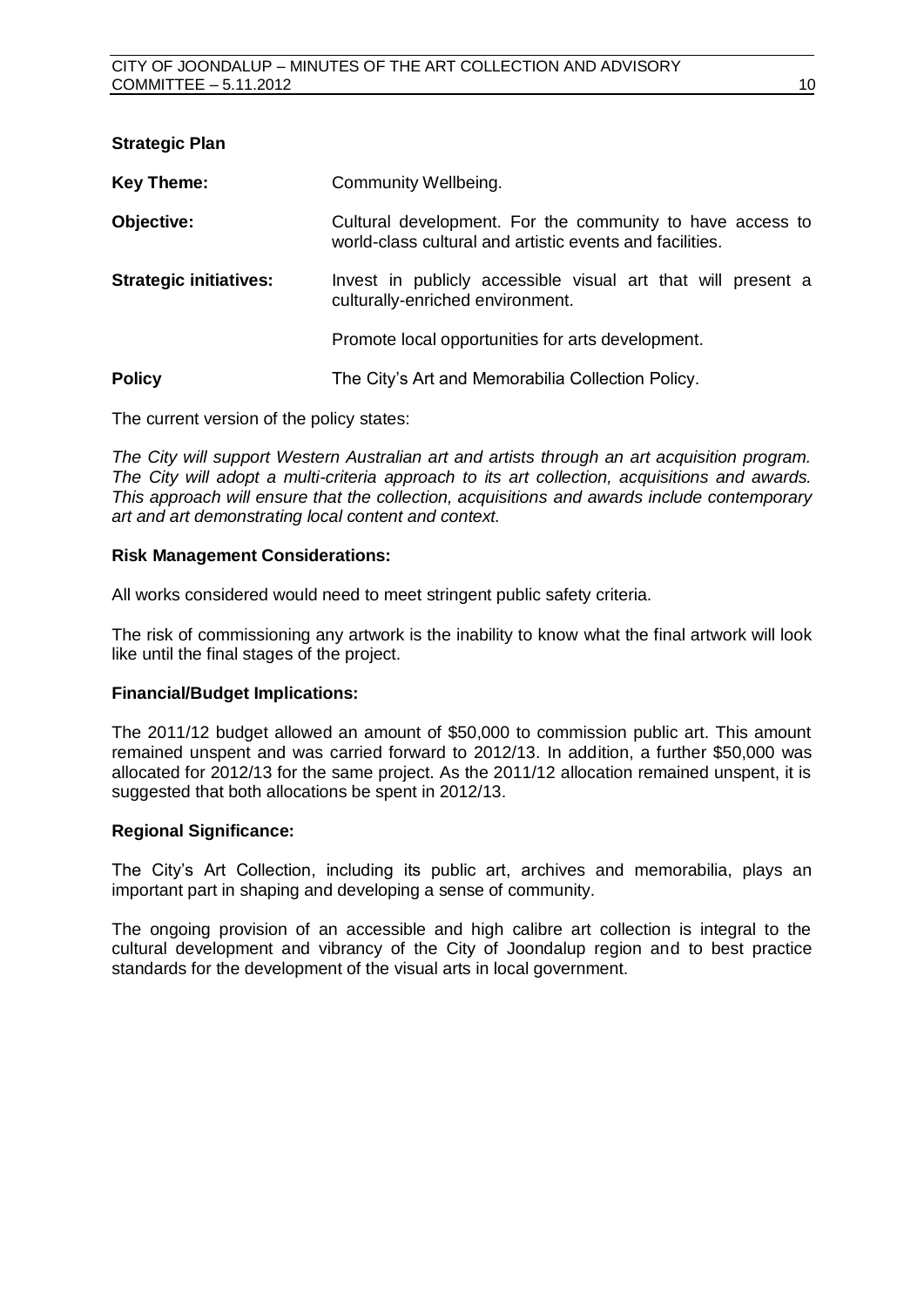## **Sustainability Implications:**

The installation of public artworks has positive social sustainability implications. Public artworks physically enrich a locality and provide a catalyst for public discussion about current social, economic and environmental issues. Public artworks strengthen the public realm by creating points of interest, animating spaces and providing beauty, character and colour to places. A new public artwork will build upon the relevance of the City's public spaces for the local community and increase the value of the City's cultural resources.

# **Consultation:**

Given the scope of the Public Artwork Commission it is recommended that no community consultation take place.

# **COMMENT**

Council approved the commission and development of a piece of public art for the City Centre. Overall the commission will be a sound investment for the City of Joondalup's Public Art Collection and should provide a distinguishing and relevant artwork for City Centre. The commissioning of a public artwork will also aid in the revitalisation of Joondalup City Centre.

Public art will add meaning to and builds a stronger sense of place, identity and uniqueness to the City Centre and community. Other non tangible benefits public art contributes are:

- reflects and reveals societies;
- humanises the built environment;
- invigorates public spaces;
- is freely accessible and enables people to experience art in their daily lives;
- invites interaction and response and promotes discussion and debate;
- offers alternative perspectives that can challenge assumptions, beliefs and community values;
- gives community pride and spirit; and
- establishes unique, culturally active, liveable places.

The artists listed represent a range of challenging and diverse work that could encourage the general public to re-examine their expectations and definitions of art through dialogue about the role of art in public spaces. The selected Western Australian artist will design an artwork to challenge an outdoor public site to serve as a catalyst for conversations about art and/or community issues within Joondalup and Western Australia. It is proposed that Lorenna Grant undertake the public artwork as the style and aesthetic of the artist best reflects the City Centre location and the artist has a good track record in working with local government.

In regards to the proposed locations, due to the problems associated with Site 1 (Central Walk) it is recommended that consideration be first given to the other proposed sites for the location of public art.

#### **VOTING REQUIREMENTS**

Simple Majority.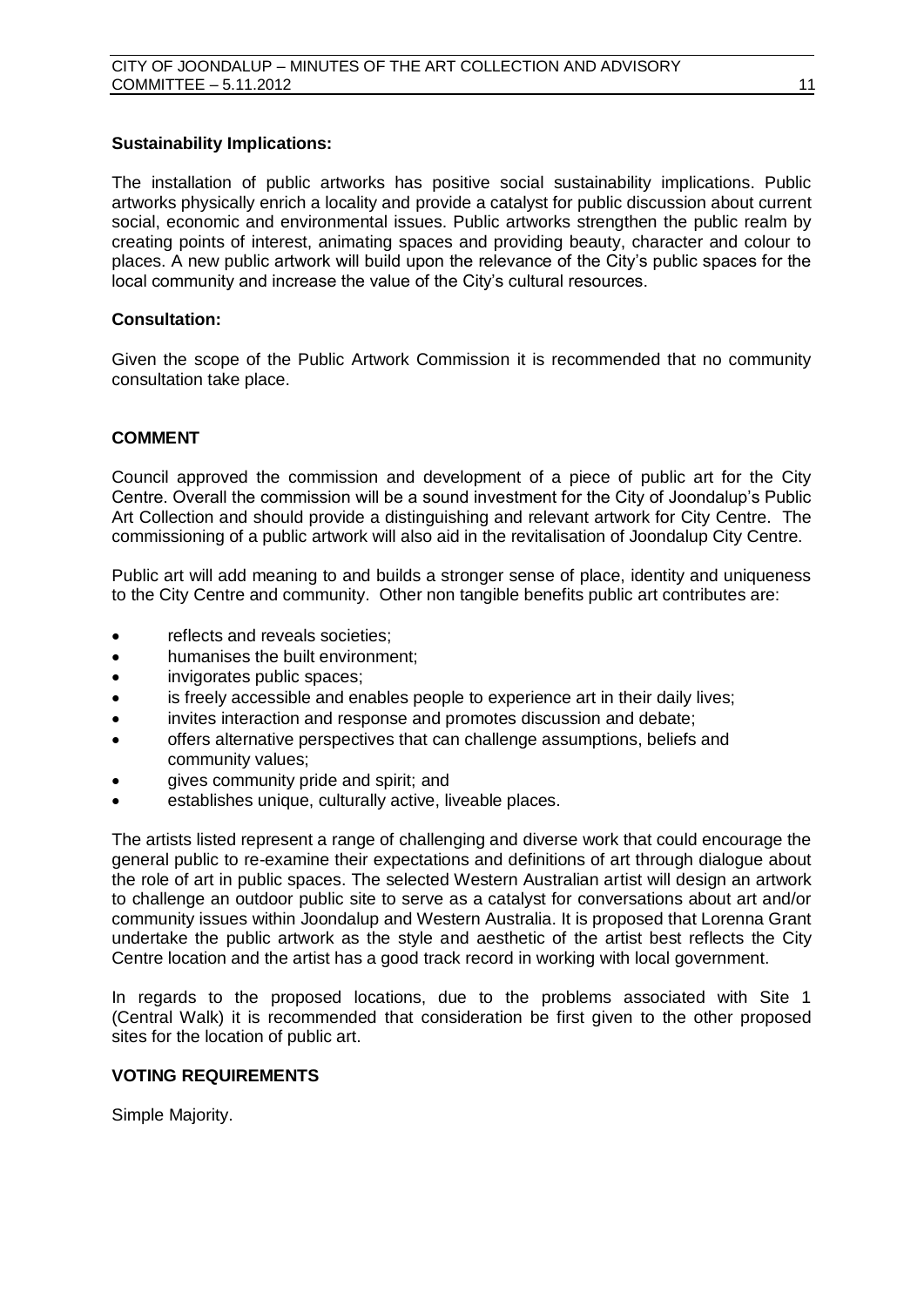*Cr Mike Norman arrived at the meeting, the time being 5.35pm.*

## **OFFICER'S RECOMMENDATION:**

That Council:

- 1 AGREES that the total funds available for the public artwork project being \$50,000 carried forward from 2011/12 financial year and \$50,000 allocated as part of the 2012/13 financial year be combined for a single \$100,000 project;
- 2 SELECTS its preferred site for the proposed public artwork;
- 3 SELECTS Lorenna Grant to undertake the public artwork with a combined value not to exceed \$100,000 including installation costs on the condition of further exploration of her concept and re-submitting an alternative full design within budget; and
- 4 AGREES not to undertake community consultation for the proposed public artwork.

## **MOVED Cr Norman, SECONDED Cr Hollywood that Council:**

- **1 AGREES that the total funds available for the public artwork project being \$50,000 carried forward from 2011/12 financial year and \$50,000 allocated as part of the 2012/13 financial year be combined for a single \$100,000 project; and**
- **2 REQUESTS a further report be presented to the Art Collection and Advisory Committee investigating the preferred location being the intersection of Central Walk for the purposes of a water feature sculpture and present further alternative options to the committee if a sculpture at this location is an unviable option.**

#### **The Motion was Put and CARRIED (7/1)**

**In favour of the Motion:** Cr Gobbert, Mayor Pickard, Crs Hollywood, Norman, Ritchie, Thomas and Mr Hunt. **Against the Motion:** Cr Chester.

*Appendix 1 refers*

*To access this attachment on electronic document, click here:<Attach1artagn051112.pdf>*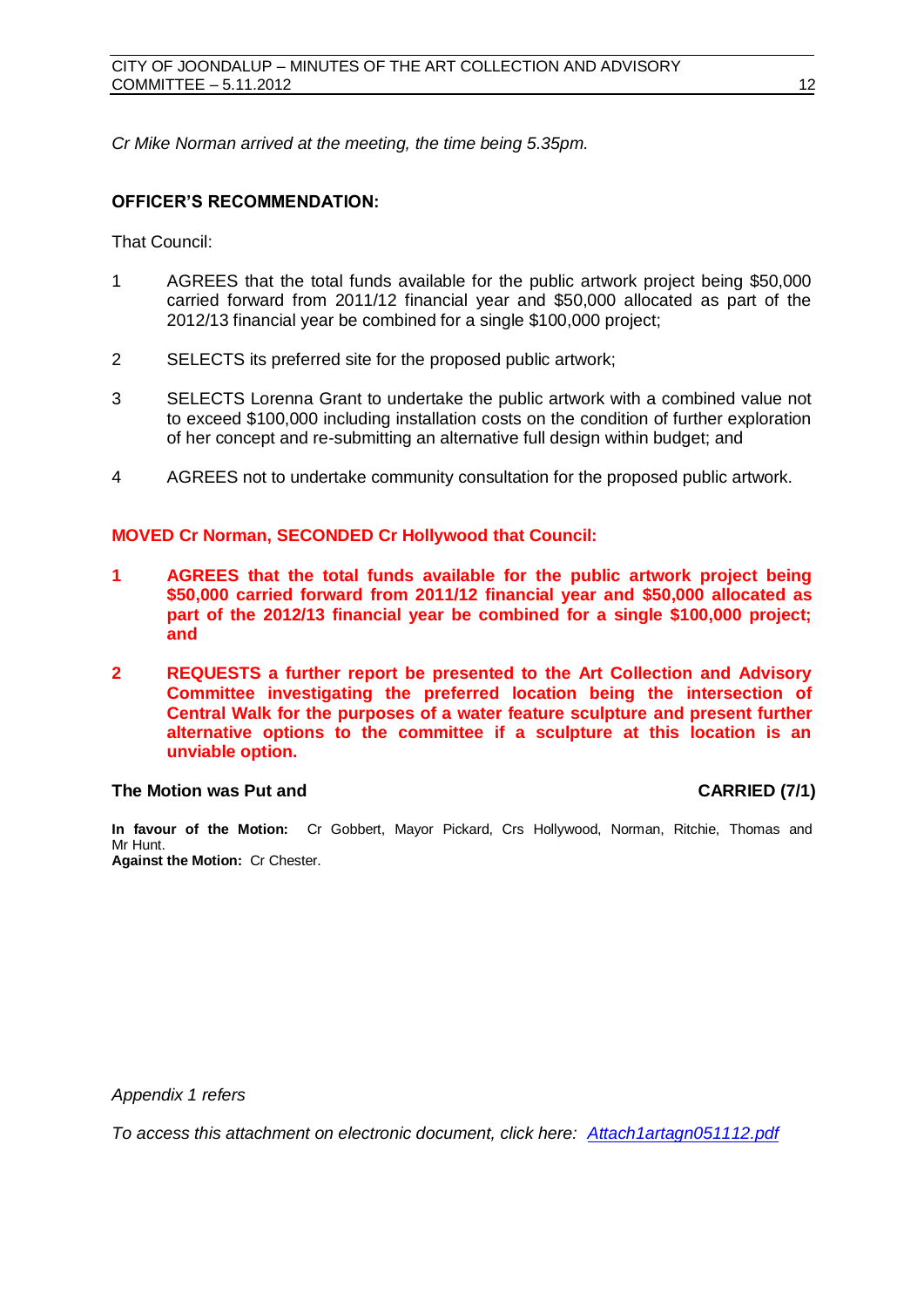# <span id="page-12-0"></span>**MOTIONS OF WHICH PREVIOUS NOTICE HAS BEEN GIVEN**

**MOVED Mayor Pickard, SECONDED Cr Gobbert that in accordance with Clause 26(4)(a) of the** *City of Joondalup Standing Orders Local Law 2005* **– the Art Collection and Advisory Committee, BY AN ABSOLUTE MAJORITY, DISPENSES with the requirement to give notice under subclause (1) as the Art Collection and Advisory Committee is satisfied that the motion is a matter of urgency and the motion could not reasonably be dealt with at the next ordinary meeting of the Committee for the purpose of:**

**Allowing further discussion on Item 3 Invitation Art Award which formed part of the Agenda at the meeting held on 25 October 2012, for the purposes of revoking the item and allowing consideration of an alternative recommendation.** 

#### **The Motion was Put and CARRIED (8/0)**

**In favour of the Motion:** Cr Gobbert, Mayor Pickard, Crs Chester, Hollywood, Norman, Ritchie, Thomas and Mr Hunt.

# **INVITATION ART AWARD**

**MOVED Mayor Pickard, SECONDED Cr Chester that the Art Collection and Advisory Committee, BY AN ABSOLUTE MAJORITY, REVOKES its decision of 25 October 2012 in relation to Item 3 – Invitation Art Award as follows:**

*"That the Art Collection and Advisory Committee REQUESTS that a further report be presented to a future meeting of the Art Collection and Advisory Committee detailing the following options relating to the City of Joondalup Invitation Art Award:*

- *Implement a Community Education Program to support the Invitation Art Award;*
- *Implement an artistic direction to focus on exhibiting multiple works by fewer artists; and*
- *Investigate alternative venues to host the Invitation Art Award."*

#### **The Motion was Put and CARRIED (8/0)**

**In favour of the Motion:** Cr Gobbert, Mayor Pickard, Crs Chester, Hollywood, Norman, Ritchie, Thomas and Mr Hunt.